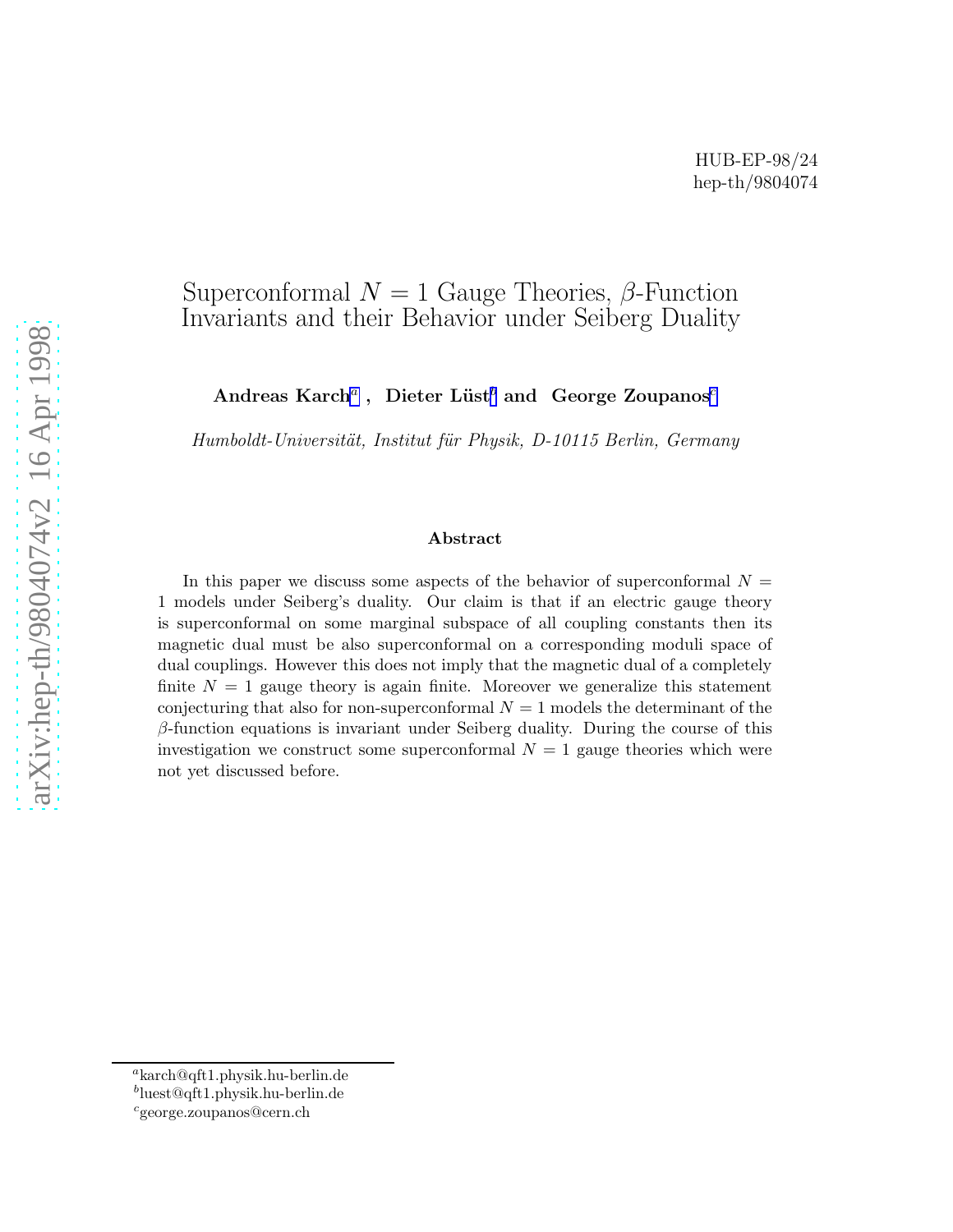Seiberg  $|1|$  has conjectured that two different, dual  $N = 1$  supersymmetric gauge theories lead to the same physics in the infrared, where the strong coupling region of one gauge theory corresponds to the weak coupling region of the other, and vice versa. For example,  $N = 1$  SUSY QCD with gauge group  $SU(N_c)$  and  $N_F$  quark flavors  $Q_i$ ,  $\overline{Q}_i$   $(i = 1, \ldots, N_F)$ in the fundamental respectively anti-fundamental representations of the gauge group is dual to the  $SU(N_f - N_c)$  SUSY QCD again with  $N_F$  fundamental quarks  $q_i$ ,  $\bar{q}_i$  plus gauge singlets  $M_{ij}$ . Many other examples, based on  $SO(N_c)$  and  $SP(N_c)$  gauge groups are discussed in the literature. To claim that two  $N = 1$  gauge theories are dual in above mentioned sense, certain physical requirements have to be satisfied. Most notably these are

- (i) Agreement of global symmetries and global anomalies for dual pairs.
- (ii) Same gauge invariant operators (baryons, mesons).
- (iii) Same behavior under deformations of the theory (turning on/off vevs or mass terms).

In this note we shall discuss a new constraint which two dual models should fullfil, and which to our knowledge has not been discussed before in the literature. To be more specific, we will discuss the all loop-order gauge plus Yukawa  $\beta$ -functions of  $N = 1$ gauge theories and argue that a certain  $\beta$ -function determinant, which is build from the coefficients of the  $\beta$ -function equations, is an invariant under Seiberg's duality, i.e. should be the same for dual pairs. Therefore the new ingredient emerging from the present discussion is that even though the  $\beta$ -functions change under Seiberg's duality, its determinant is unchanged.

This discussion is particularly relevant for  $N = 1$  models which are completely finite (like  $N = 4$  gauge theories), with vanishing β-functions as well as vanishing anomalous dimensions. A bigger class of models is given by those which contain at least one or several exactly marginal operators, which were first discussed by Leigh and Strassler [\[2\]](#page-10-0). (Of course the models with marginal operators include the completely finite models.) The existence of an exactly marginal operator corresponds to having an arbitrary coupling in the theory, called modulus. On the fixed line of marginal couplings the theory is superconformal, i.e. all  $\beta$ -functions are vanishing. Following the work of Leigh and Strassler[[2\]](#page-10-0), a simple criterion for the existence of exactly marginal operators is given by the vanishing of the  $\beta$ -function determinant, which we mentioned above.

For dual models, the dimensions of the moduli space should agree, since in the infrared there should be the same number of marginal operators which can be used to deform the theory. Hence, having found a marginal operator in one  $N = 1$  gauge theory, there must be also the corresponding marginal operator in the dual gauge theory. Therefore the  $\beta$ -function determinant must vanish in the dual theory, if it was zero in the original model. In other words, the dual magnetic model must be also superconformal on the line of fixed points if the electric model is superconformal. More generally, we will argue that even in case of non-vanishing  $\beta$ -function determinants, they nevertheless should be the same for dual models; this statement will be shown to be true for several examples.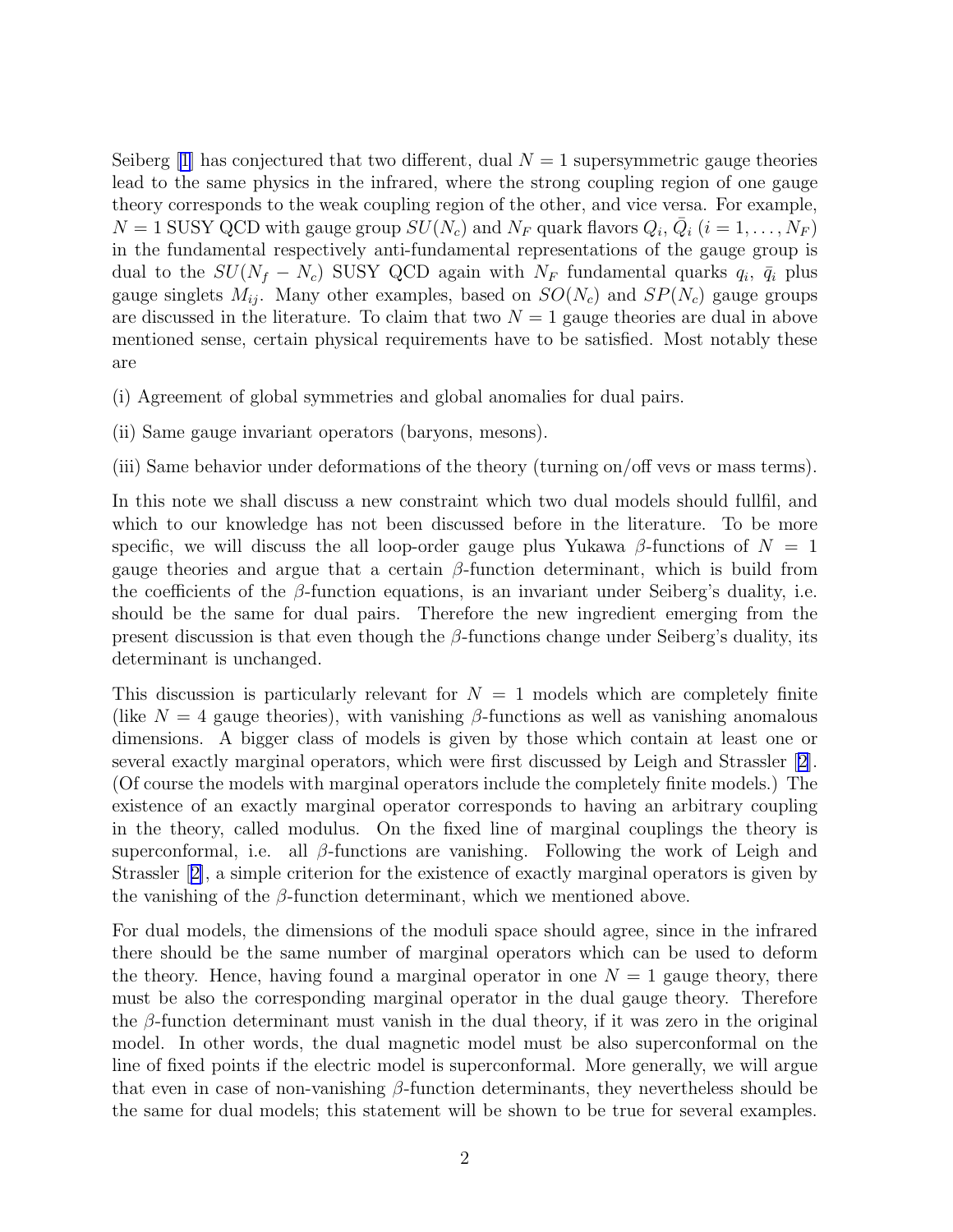<span id="page-2-0"></span>We will also discuss that the  $\beta$ -function determinants are invariant under adding massive fields to the theory or under integrating out fields via their equation of motions.

In a recent paper[[3\]](#page-11-0) we have investigated the Seiberg duals of several types of all loop finite  $N = 1$  gauge theories, including the finite  $SU(5)$  GUT models.<sup>d</sup> As a result of this investigation we have seen that the dual of a finite model is in general non-finite[[2](#page-10-0), [3](#page-11-0)]. (We [\[3](#page-11-0)] found that for one particular finite model, namely  $SO(10)$  with matter fields in  $N_f = 8$ vector and  $N_q = 8$  spinor representations, the dual is also supposed to be finite.) However, as we discussed above, the marginal operators should be preserved under Seiberg's duality, and consequently, the dual of a finite  $N = 1$  must have at least one marginal operator. In this way, non-finite  $N = 1$  gauge theories with marginal operators may belong to the same universality class as finite  $N = 1$  models. Both, the electric theory as well its magnetic dual are superconformal on the moduli space of marginal couplings.

Recently, a class of all order finite  $N = 1$  models were realized as gauge theories on D3 branes with an orbifold action on the space transversal to the branes[[5\]](#page-11-0). In this context the finiteness of these models follows from a duality to type IIB string theory on  $AdS^5 \times S^5$  $AdS^5 \times S^5$  $AdS^5 \times S^5$  geometry, which should hold in the large N limit of the gauge theory [[6\]](#page-11-0). The  $SO(4, 2)$  symmetry of  $AdS^5$  translates into the superconformal group of the gauge theory which lives at the four-dimensional boundary of  $AdS^5$ . We will analyze the  $\beta$ -function determinants and the Seiberg duals for the type of  $N = 1$  models constructed in [\[5](#page-11-0)].<sup>e</sup> Also note that in the brane picture of Hanany and Witten  $[8]$ , which is T-dual to construction viaD3 branes, it was recently shown [[9\]](#page-11-0) that in finite theories with vanishing  $\beta$ -functions the branes are not bent.

Consider a  $N = 1$  supersymmetric gauge theory based on the gauge group  $G = \prod_{l=1}^{N} G_l$ with corresponding gauge couplings  $g_l$  and M chiral superfields  $\phi_i$   $(i = 1, ..., M)$  in the  $R_{i,l} = (R_{i,1}, R_{i,2}, \ldots, R_{i,N})$  representation of the group G. The, in general nonrenormalizable, superpotential  $W$  is of the form

$$
W = \sum_{\alpha} h_{\alpha} \prod_{i} \phi_i^{n_{i,\alpha}}, \quad \alpha = 1, \dots, L,
$$
 (1)

where  $n_{i,\alpha}$  is the number of superfields  $\phi_i$  in each term of W. Then the exact, i.e. all orders  $\beta$ -functions  $\beta_m$ ,  $m = 1, \ldots, N, N + 1, \ldots, N + L$ , for the gauge couplings  $g_l$  and theYukawa couplings  $h_{\alpha}$  are given by the following set of equations [[10](#page-11-0)]:

$$
\beta_{g_l} = -\left(3C_2(G_l) - \sum_i T(R_{i,l})\right) - \sum_i T(R_{i,l})\gamma_i = B_{l,0} + \sum_i B_{l,i}\gamma_i,
$$
\n
$$
\beta_{h_{\alpha}} = \left(-3 + \sum_i n_{i,\alpha}\right) + \frac{1}{2}\sum_i n_{i,\alpha}\gamma_i = B_{N+\alpha,0} + \sum_i B_{N+\alpha,i}\gamma_i.
$$
\n(2)

Here,  $\gamma_i$  is the anomalous dimension of the superfield  $\phi_i$ ,  $C_2(G_l)$  is the quadratic Casimir of the adjoint representation of  $G_l$ , and  $T(R_{i,l})$  is the index of the representation  $R_i$ 

<sup>&</sup>lt;sup>d</sup>Thefinite  $SU(5)$  GUT models successfully predict, among others, the top quark mass [[4\]](#page-11-0).

 ${}^e$ For a construction of these models by string compactification, see [\[7](#page-11-0)].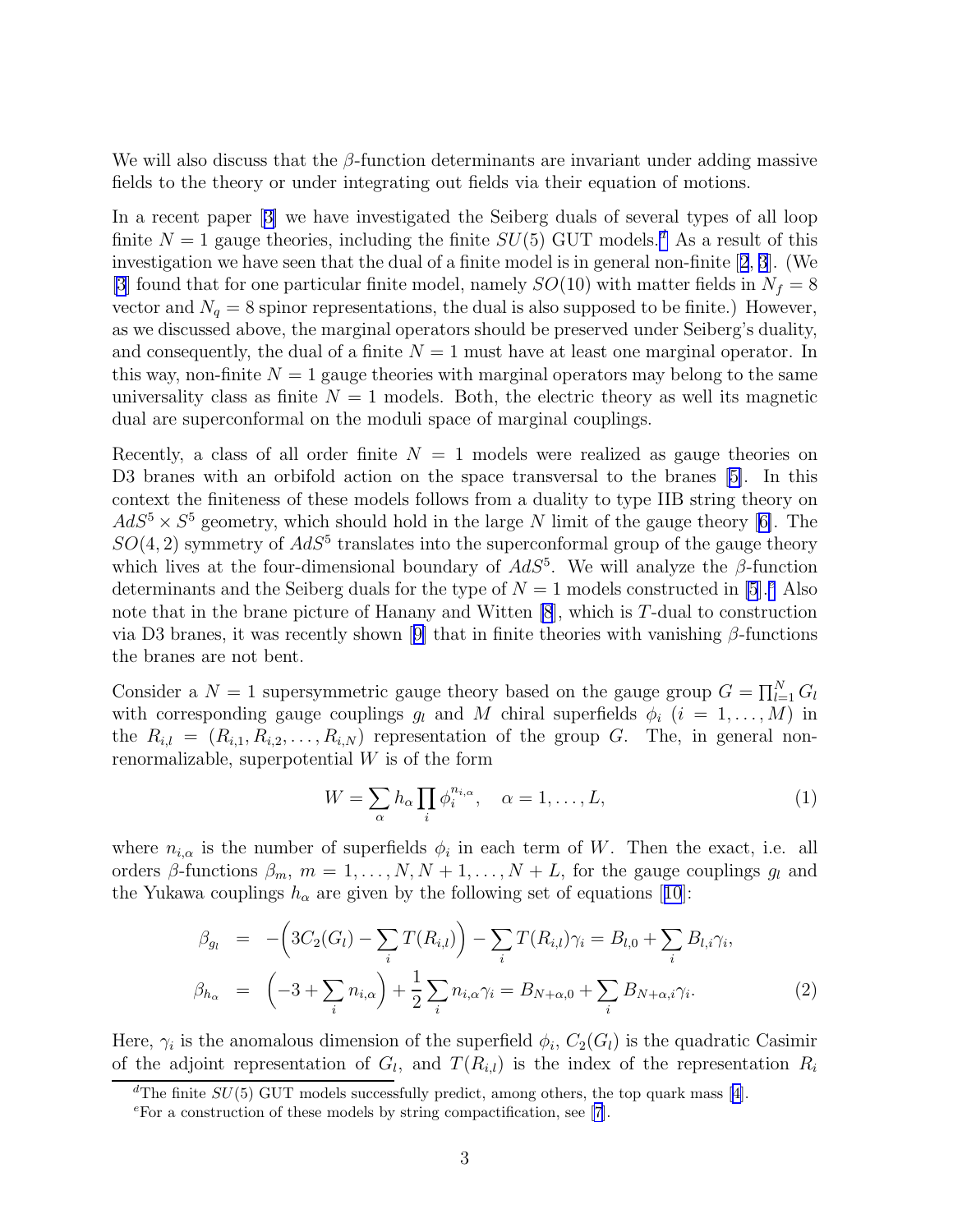with respect to  $G_l$ . The anomalous dimensions are in general unknown functions of the couplings constants  $g_l$  and  $h_\alpha$ .

We see that the  $\beta$ -functions are given by a set of linear equations in the anomalous dimensions  $\gamma_i$  with a  $[(N+L)\times(M+1)]$ -dimensional coefficient matrix  $B_{m,n}$ ,  $n=0,\ldots,M$ . Note that the number of columns can be smaller than  $M+1$  in case some of the superfields  $\phi_i$  have the same anomalous dimensions; this situation will apply if the superpotential is invariant under some global symmetries. The matrix elements  $B_{l,0}, l = 1, \ldots, N$ , are nothing else than the one loop  $\beta$ -function coefficients  $\beta_l^{(1)}$  $\ell_l^{(1)}$  of the gauge couplings. On the other hand, the elements  $B_{N+\alpha,0}$ ,  $\alpha = 1, \ldots, L$ , denote mass dimensions of the coupling constants  $h_{\alpha}$ .

Thecondition for the existence of marginal operators [[2\]](#page-10-0) is that all  $N + L$  β-function equations  $\beta_m$  in eq.[\(2](#page-2-0)) simultaneously vanish on some particular locus in the space of coupling constants  $(g_l, h_\alpha)$ . The anomalous dimensions are functions of the coupling constants, and therefore the vanishing of the  $\beta$ -functions puts  $N + L$  conditions on the  $N+L$  couplings. Since we are not looking for isolated fixed point solutions of the equations  $\beta_m = 0$  but for manifolds of fixed points, marginal operators are present if the  $\beta_m$  are linearly dependent functions in the anomalous dimensions  $\gamma_i$ . More precisely, if we find that r  $\beta$ -function equations are linearly dependent, then there is a r-dimensional moduli space of marginal couplings  $g_k^{(0)}$  $\kappa_k^{(0)}$ ,  $k = 1, \ldots, r$ , which can be arbitrarily chosen. On this manifold of fixed points the theory is supposed to be superconformal. The  $r$  equations

$$
\sum_{m} c_{r,m} \beta_m = 0 \tag{3}
$$

with non-vanishing coefficients  $c_{r,m}$  define the marginal couplings as functions of the couplings  $g_l$  and  $h_\alpha$ , but only implicitly, since we do not know the precise form of the all order functions  $\gamma_i(g_l, h_\alpha)$ . One might expect that an S-duality group is acting on the marginal couplings  $g_k^{(0)}$  $k<sup>(0)</sup>$ , which relates strong and weak coupling in the manifold of marginal operators.

For simplicity consider now the case that  $B_{m,n}$  is a square matrix of dimension  $(N+L)\times$  $(N+L)$ , which means that we assume that the number of different anomalous dimensions of chiral superfields is one less than the number of different couplings. Then the condition for the existence of marginal operators can be simply stated as follows:<sup>f</sup>

$$
\det B = 0. \tag{4}
$$

The number of zero eigenvalues of B coincides with the number r of marginal operators.

Now consider all order finite  $N = 1$  gauge theories, which are a subclass of the models with marginal operators. In the present framework  $N = 1$  gauge theories are finite if all  $\beta$ functions  $\beta_m$  and all anomalous dimensions  $\gamma_i$  vanish to all orders in perturbation theory. Then the  $\beta$ -functions eq.[\(2\)](#page-2-0) immediately imply that all constant terms in these equations

<sup>&</sup>lt;sup>f</sup>If B is not a square matrix this condition is generalized to  $\det(BB^T) = 0$ .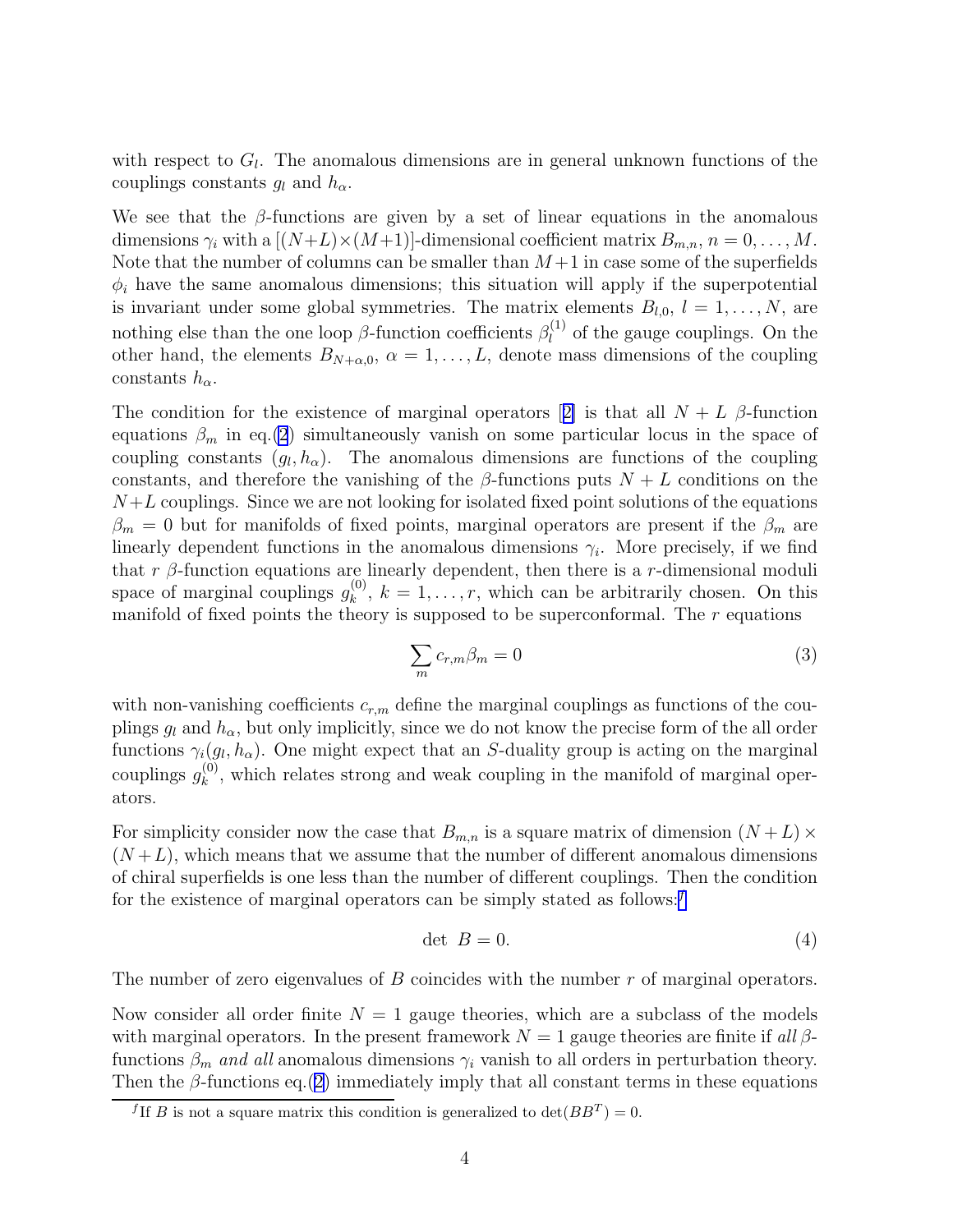must be zero. In other words, finiteness requires that all one loop gauge  $\beta$ -functions  $\beta_l^{(1)} = B_{l,0}$  vanish, and that all classical couplings in the superpotential are dimensionless, i.e.  $B_{N+\alpha,0} = 0$ . If these conditions are satisfied the vanishing of the  $\beta$ -functions provide an homogeneous system of linear equations in the anomalous dimensions  $\gamma_i$ , which puts, as in the case of marginal operators,  $N + L$  conditions on  $N + L$  coupling constants. If r of these linear equations are linearly dependent, the theory is supposed to be finite on the r-dimensional submanifold of free couplings  $g_k^{(0)}$  $\kappa^{(0)}$ . The remaining couplings are not any more independent, but are functions of the  $g_k^{(0)}$  $\kappa^{(0)}$ . So as a criterion for finite  $N=1$  theories we require that

det 
$$
B = 0
$$
, with  $B_{l,0} = 0$ ,  $B_{N+\alpha,0} = 0$ . (5)

Thiscondition is in agreement with a theorem  $[11]^g$  $[11]^g$  $[11]^g$  which states that a  $N = 1$  gauge theory is all orders finite if the one loop  $\beta$ -functions and the one loop anomalous dimensions are vanishing and if there exist non-degenerate solutions of the coupling constant reduction equations [\[13\]](#page-11-0). So for finite  $N = 1$  theories, the number of free coupling constants is in general reduced, which just means that we are moving in the r-dimensional subspace of marginal operators. Also note that the vanishing of the one loop  $\beta$ -functions  $\beta^{(1)}$  and one loop anomalous dimensions  $\gamma_i^{(1)}$  $i_i^{(1)}$ ensures the finiteness at the two loop level, too [[14](#page-11-0)].

Now let us discuss the presence of marginal operators in the dual Seiberg picture. The dual model depends very much on the details of the original gauge theory. Let us denote the dual gauge group by  $\tilde{G} = \prod_{l=1}^{\tilde{N}} \tilde{G}_l$  with matter fields  $\tilde{\phi}_i$   $(i = 1, \ldots, \tilde{M})$ , couplings  $\tilde{g}_l$ and  $\tilde{h}_{\alpha}$   $(\alpha = 1, \ldots, \tilde{L})$ , anomalous dimensions  $\tilde{\gamma}_i$  and  $\beta$ -functions  $\tilde{\beta}_l$ ,  $\tilde{\beta}_{\alpha}$  with coefficient matrix  $\ddot{B}$ .  $N = 1$  Seiberg duality states that two dual models flow to the same infrared fixed points, which means that in the infrared they are physically equivalent. So in the infrared, also the dual theory must have the same marginal operators with coulings  $\tilde{g}_k^{(0)}$ k  $(k = 1, \ldots, r)$  as the original model. However this requirement should not be restricted to the infrared since the marginal couplings do not run. Therefore, for consistency one has to demand that

$$
\det \tilde{B} = 0 \tag{6}
$$

in case det  $B = 0$  in the original model. However this requirement does not mean that the dual of a finite  $N = 1$  theory is again a finite model, as it was already observed in [\[3\]](#page-11-0). It only means that the reduced subspace of marginal couplings must agree for dual pairs. Therefore making a statement concerning invariants under Seiberg's duality it is not the notion of finiteness but only the notion of being superconformal on the manifold of fixed lines which remains invariant. In the infrared, where the electric and the dual magnetic model describe the same physics, there is no difference between a superconformal and a completely finite  $N = 1$  gauge theory. Comparing the electric theory and its magnetic dual, there should be a simple relation which maps the marginal couplings in two dual pairs onto each other:

$$
\tilde{g}^{(0)} = \tilde{g}_k^{(0)}(g_k^{(0)}).
$$
\n(7)

<sup>&</sup>lt;sup>g</sup>See also [\[12\]](#page-11-0).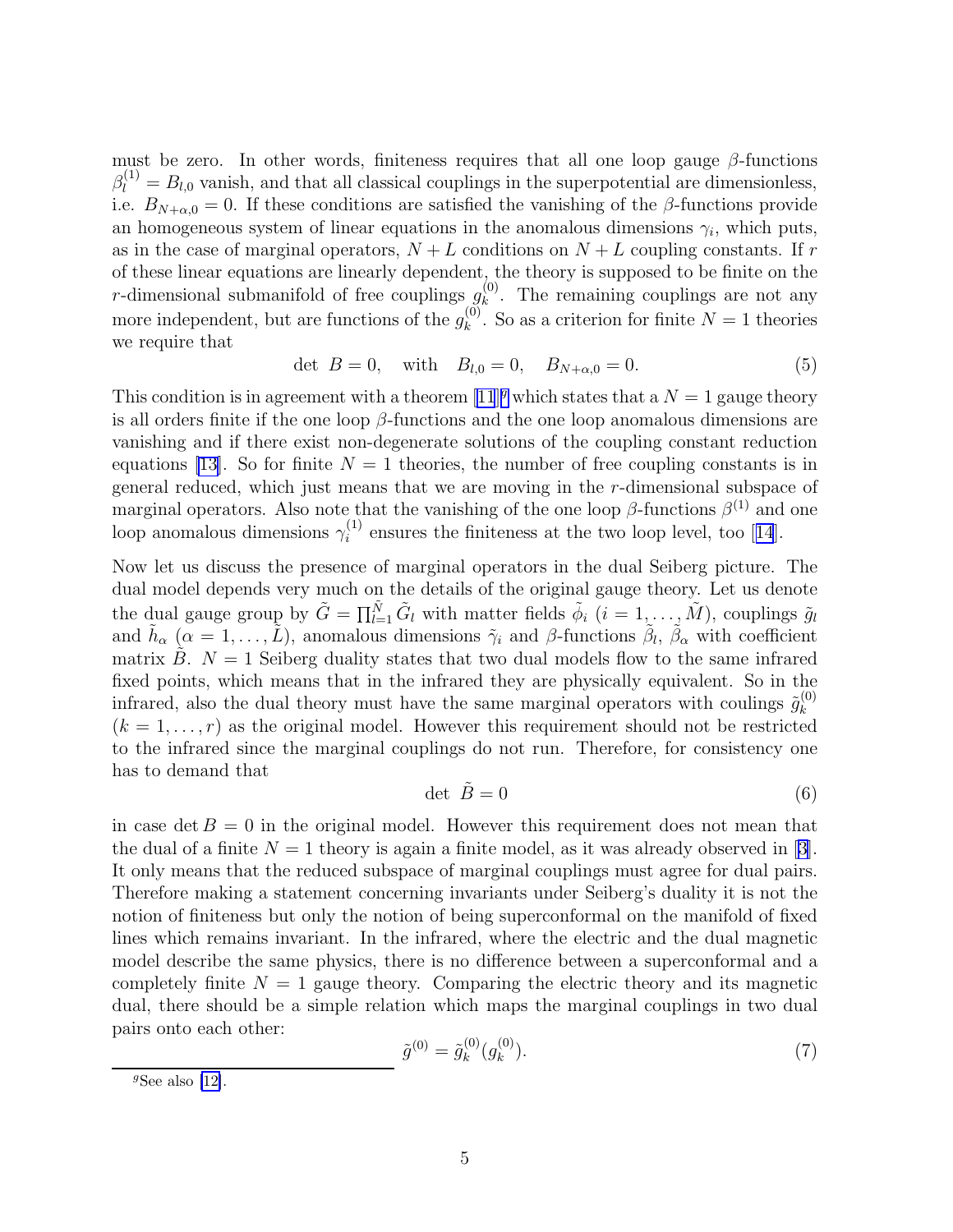However the couplings with non-vanishing  $\beta$ -functions are not immediately related to each other, since in the ultraviolet the two theories are not supposed to be identical.

Now we want to go one step further, conjecturing that the  $\beta$ -function determinants B and  $B$  are in fact invariant (up to a group theoretical factor) under Seiberg duality even in the case they do not vanish, i.e. in the case the model is not superconformal and the reduction of coupling constants is not possible. We do not have a firm proof for this assertion, but we will show in the following that it holds for many explicitly constructed dual pairs. The idea behind this conjecture is that  $\det B$  corresponds in some sence to an overall coupling constant whose  $\beta$ -function is not changed by the Seiberg duality. If the gauge theory can be derived from string theory, this overall coupling might be directly related to the string coupling constant.

As the first and simplest example consider supersymmetric QCD (SQCD) with  $N_f$  flavors of quarks in the  $(N_c + \bar{N}_c)$  representation of the gauge group  $G = SU(N_c)$  with gauge coupling g. The corresponding chiral superfields will be denoted by  $Q_i$  and  $\overline{Q}_i$ ,  $i =$  $1, \ldots, N_f$ . For concreteness we assume that the superpotential contains only one Yukawa coupling constant h and consists of all possible  $SU(N_f)$ -flavor symmetric combinations of the baryons  $B \sim Q^{N_c} (N_f \geq N_c)$ :

$$
W = h(Q_{i_1}Q_{i_2}\dots Q_{i_{N_c}} + \bar{Q}_{i_1}\bar{Q}_{i_2}\dots\bar{Q}_{i_{N_c}} + \dots).
$$
\n(8)

Furthermore, the  $SU(N_f)$  flavor symmetry implies that all anomalous dimensions are the same:  $\gamma_i = \gamma$ . Then the corresponding two β-function equations lead to the following matrix B:

$$
B = \begin{pmatrix} N_f - 3N_c & -N_f \\ N_c - 3 & \frac{N_c}{2} \end{pmatrix}.
$$
 (9)

Its determinant is given by

$$
\det B = \frac{3}{2} N_c N_f - \frac{3}{2} N_c^2 - 3N_f. \tag{10}
$$

The condition for the existence of a marginal operator,  $\det B = 0$ , is a diophantic equation in  $N_c$  and  $N_f$ , and we found solutions for

- (i)  $N_c = 3, N_f = 9,$
- (ii)  $N_c = 4, N_f = 8,$
- (iii)  $N_c = 6, N_f = 9.$

The first case (i) corresponds to a finite model upon reduction to one coupling constant; it is Seiberg dual to the non-finite case (iii). The second solution (ii) is non-finite but self-dual under Seiberg duality.

Let us consider the Seiberg dual of SQCD in more detail. It is given by the dual gauge group  $\tilde{G} = SU(N_f - N_c)$  and  $N_f$  fundamental quarks  $q_i$ ,  $\bar{q}_i$  plus gauge singlet mesons  $M_{ij}$ .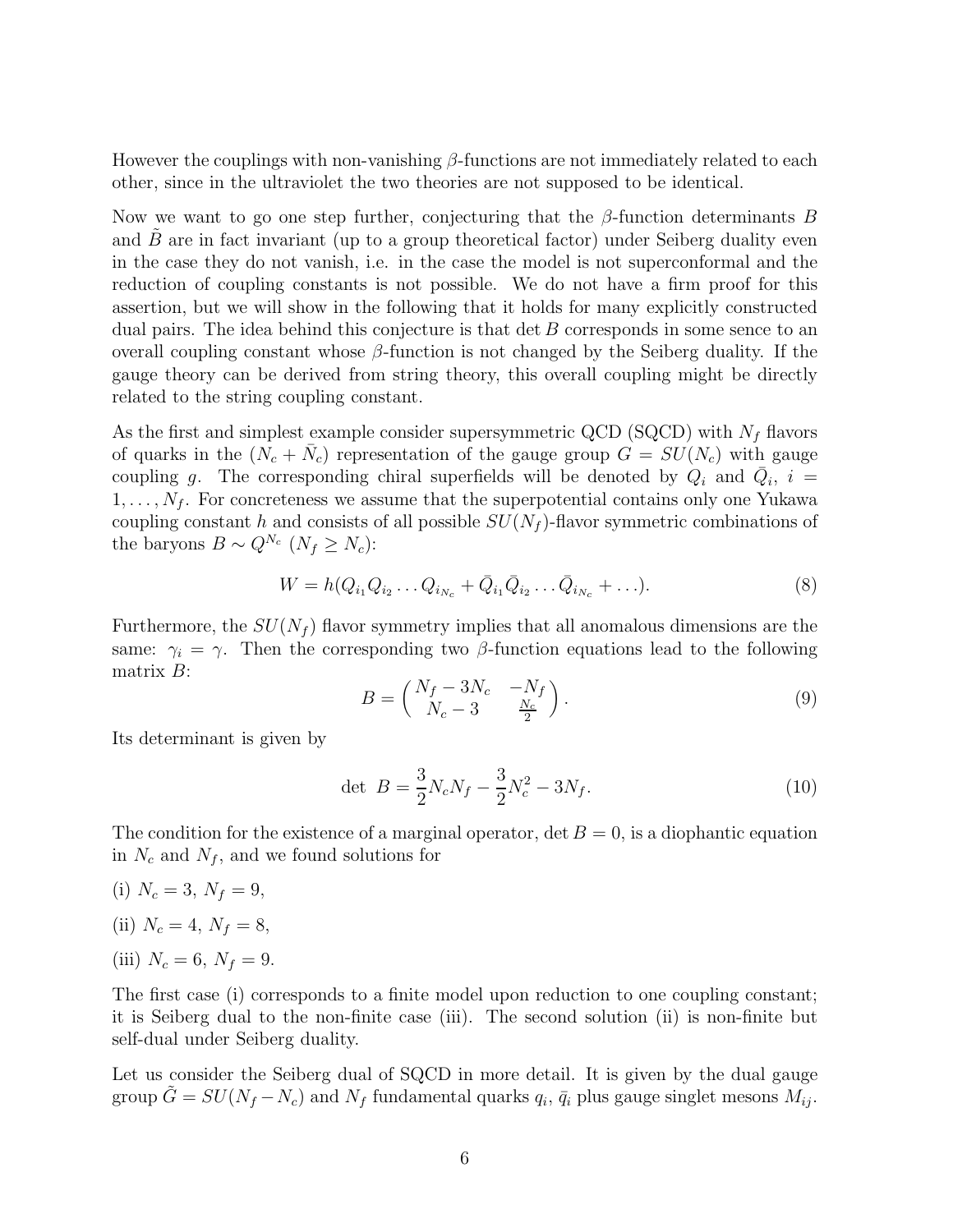<span id="page-6-0"></span>The dual superpotential is given by

$$
\tilde{W} = M_{ij} q_i \bar{q}_j + \tilde{h} (q_{i_1} q_{i_2} \dots q_{i_{N_f - N_c}} + \bar{q}_{i_1} \bar{q}_{i_2} \dots \bar{q}_{i_{N_f - N_c}} + \dots).
$$
\n(11)

The dual β-functions now provide the following matrix  $\tilde{B}$  with respect to the two couplings  $\tilde{g}$ ,  $\tilde{h}$  and the anomalous dimension  $\tilde{\gamma}$  of the fields  $q_i$  and  $\bar{q}_i$ :<sup>h</sup>

$$
\tilde{B} = \begin{pmatrix} 3N_c - 2N_f & -N_f \\ N_f - N_c - 3 & \frac{N_f - N_c}{2} \end{pmatrix}.
$$
\n(12)

It is easy to show that

$$
\det B = \det \tilde{B},\tag{13}
$$

as advocated before.

Next let us discuss the β-function determinants and Seiberg duality [\[1](#page-10-0), [16](#page-12-0)] for the gauge group  $G = SO(N_c)$  with  $N_f$  quarks  $Q_i$  in the fundamental vector representation. We discuss two types of superpotentials. The first type is given, like for the  $SU(N_c)$  case, by the baryon superfield  $B \sim Q^{N_c}$ :

$$
W = h(Q_{i_1}Q_{i_2}\dots Q_{i_{N_c}} + \dots).
$$
\n(14)

Then we derive the following  $\beta$ -function matrix:

$$
B = \begin{pmatrix} N_f - 3(N_c - 2) & -N_f \\ N_c - 3 & \frac{N_c}{2} \end{pmatrix}.
$$
 (15)

Its determinant is given by

$$
\det B = \frac{3}{2} N_c N_f - \frac{3}{2} N_c^2 - 3N_f + 3N_c. \tag{16}
$$

One marginal operator is present, if  $N_c = N_f$ , and the model is finite if  $N_c = N_f = 3$ .

The dual theory is based on the gauge group  $\tilde{G} = SO(N_f - N_c + 4)$  and contains  $N_f$ fundamental quarks  $q_i$  and the gauge singlet meson fields  $M_{ij}$ . To obtain the dual superpotential it is important to remember that the gauge invariant baryon operators  $B \sim Q^{N_c}$  in the electric theory are mapped to the following gauge invariant operator on the magnetic side:  $B \to W_\alpha^2 q^{N_f - N_c}$ . Here,  $W_\alpha$  is the chiral gauge field strength superfield. Therefore the dual superpotential takes the following form:

$$
\tilde{W} = M_{ij}q_i\bar{q}_j + \tilde{h}(W_{\alpha}^2q_{i_1}q_{i_2}\dots q_{i_{N_f-N_c}} + \dots). \tag{17}
$$

<sup>&</sup>lt;sup>h</sup>One could also include the coupling constant of term  $M_{ij}q_i\bar{q}_j$  plus the anomalous dimension of the fields  $M_{ij}$  in the matrix  $\tilde{B}$ . However the determinant of the corresponding  $3 \times 3$  matrix  $\tilde{B}$  is only changed by an irrelevant numerical factor compared to eq.(12). Since the coupling of  $M_{ij}q_i\bar{q}_j$  is not independent anyway, we prefer not to include this term (see the discussion in[[15\]](#page-12-0)).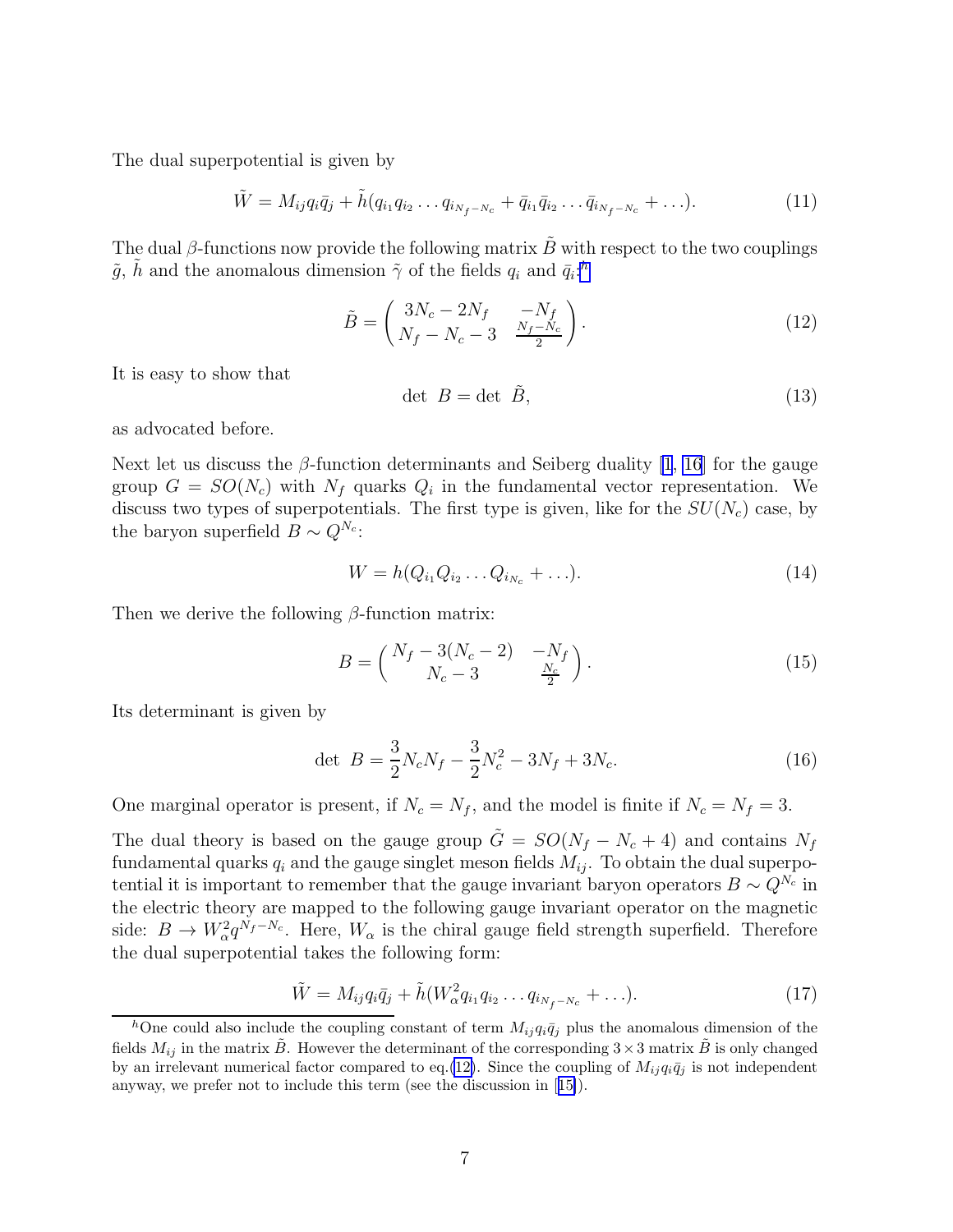Since the field  $W_{\alpha}$  has mass dimension  $\frac{3}{2}$ , the dual  $\beta$ -functions are encoded in the following matrix  $B$ :

$$
\tilde{B} = \begin{pmatrix} 3N_c - 2N_f - 6 & -N_f \\ N_f - N_c & \frac{N_f - N_c}{2} \end{pmatrix}.
$$
\n(18)

It is easy to show that again the dual magnetic determinant agrees with the electric determinant eq.[\(16\)](#page-6-0).

We can also start in the electric  $SO(N_c)$  gauge theory with the superpotential

$$
W = h(W_{\alpha}^{2}Q_{i_1}Q_{i_2}\dots Q_{i_{N_c-4}} + \dots).
$$
 (19)

Now the  $\beta$ -function matrix looks like

$$
B = \begin{pmatrix} N_f - 3(N_c - 2) & -N_f \ N_c - 4 & \frac{N_c - 4}{2} \end{pmatrix},
$$
\n(20)

and the corresponding determinant is given by

$$
\det B = \frac{3}{2} N_c N_f - \frac{3}{2} N_c^2 - 6N_f + 9N_c - 12. \tag{21}
$$

We see that with this superpotential, which includes the gauge field strength  $W_{\alpha}$ , the gauge theory possesses a marginal operator for  $N_c = 4$  and  $N_f$  arbitrary. The model is finite for  $N_c = 4$  and  $N_f = 6$ . On the dual magnetic side the superpotential is given in terms of the baryonic operators:

$$
\tilde{W} = M_{ij} q_i \bar{q}_j + \tilde{h}(q_{i_1} q_{i_2} \dots q_{i_{N_f - N_c + 4}} + \dots).
$$
\n(22)

This leads to the matrix

$$
\tilde{B} = \begin{pmatrix} 3N_c - 2N_f - 6 & -N_f \\ N_f - N_c + 1 & \frac{N_f - N_c + 4}{2} \end{pmatrix},
$$
\n(23)

whose determinant agrees with eq.(21).

The next example we are considering is given by the product gauge group  $G = SU(N_c) \times$  $SU(N_c) \times SU(N_c)$  with gauge couplings  $g_1, g_2$  and  $g_3$ . As matter fields we take  $N_f$  fields in the representations

$$
Q_1 = (N_c, \bar{N}_c, 1), \quad Q_2 = (1, N_c, \bar{N}_c), \quad Q_3 = (\bar{N}_c, 1, N_c), \tag{24}
$$

with anomalous dimensions  $\gamma_1$ ,  $\gamma_2$ ,  $\gamma_3$ . The cubic superpotential is given by

$$
W = h(Q_1 Q_2 Q_3 + \ldots). \tag{25}
$$

Computing the  $\beta$ -function equations for the four couplings  $g_1, g_2, g_3$  and h we derive the following matrix B (the first three rows correspond to the gauge  $\beta$ -functions, the last three colums belong to the three  $\gamma_i$ :

$$
B = \begin{pmatrix} N_c N_f - 3N_c & -\frac{1}{2} N_c N_f & 0 & -\frac{1}{2} N_c N_f \\ N_c N_f - 3N_c & -\frac{1}{2} N_c N_f & -\frac{1}{2} N_c N_f & 0 \\ N_c N_f - 3N_c & 0 & -\frac{1}{2} N_c N_f & -\frac{1}{2} N_c N_f \\ 0 & \frac{1}{2} & \frac{1}{2} & \frac{1}{2} \end{pmatrix}.
$$
 (26)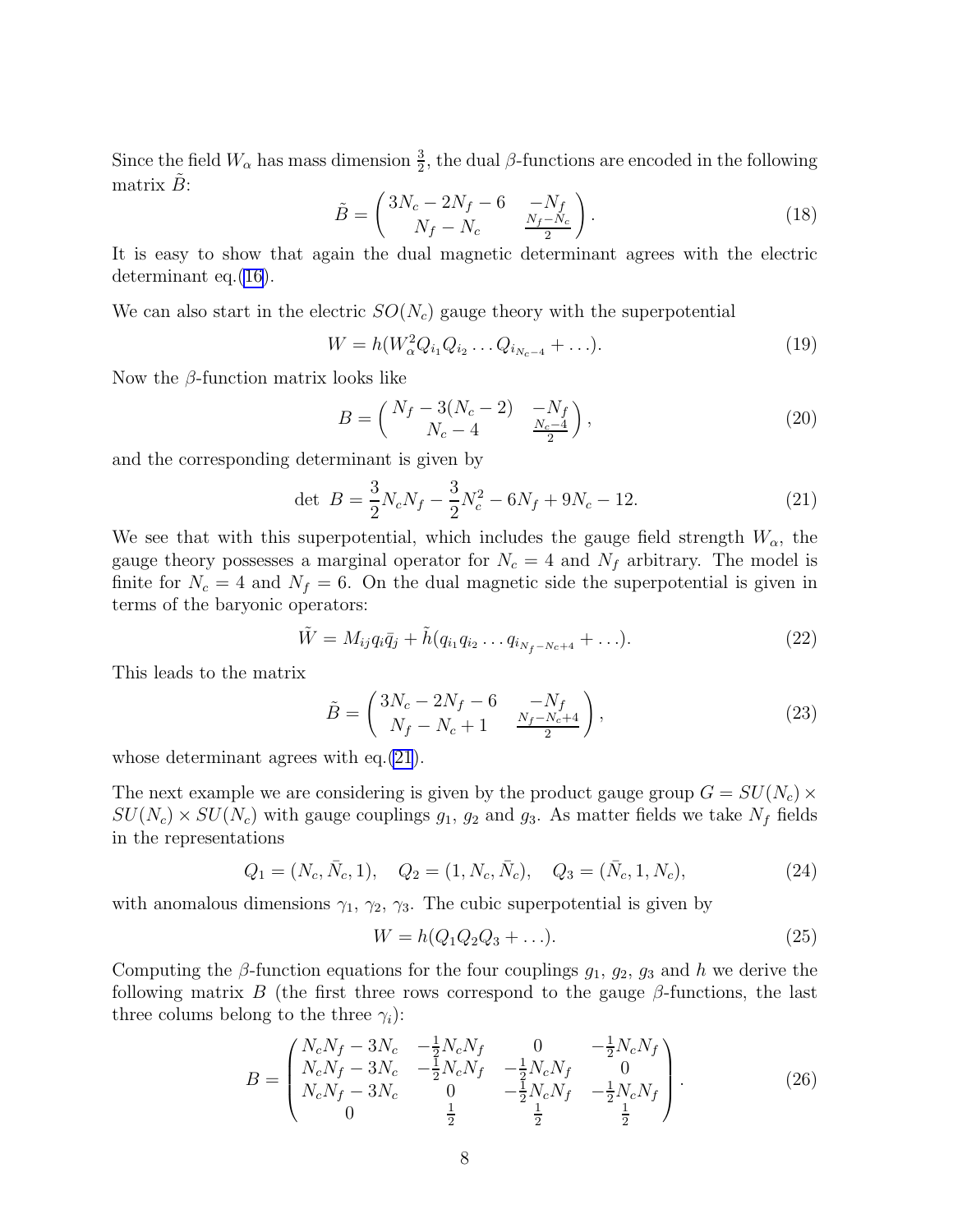The corresponding determinant looks like

$$
\det B = \frac{3}{8}(N_f - 3)N_c^3 N_f^2. \tag{27}
$$

We see that det B vanishes for  $N_f = 3$ . Then the model is completely finite. The case  $N_f = 3$  can be obtained by  $Z_3$ -orbifoldizing an  $N = 4$ ,  $SU(N_c)$  gauge theory and was recently discussed in the context of  $AdS^5 \times S^5$  geometry in type IIB superstrings [\[5](#page-11-0)].

Now let us now construct the Seiberg dual of this model applying the procedure outlined in [\[17\]](#page-12-0). As an abbreviation we introduce the following parameters:  $a = N_f - 1$ ,  $b =$  $N_f^2 - N_f - 1$ ,  $c = (N_f^2 - N_f - 1)(N_f - 1)N_f - 1$ . The dual gauge group is then given by  $\tilde{G} = SU(aN_c) \times SU(bN_c) \times SU(cN_c)$ . The massless dual matter fields transform under this gauge group as

$$
cN_f \times [q_1 = (aN_c, \overline{bN_c}, 1)]
$$
  
\n
$$
bN_f \times [q_2 = (\overline{aN_c}, 1, cN_c)]
$$
  
\n
$$
aN_f \times [q_3 = (1, bN_c, \overline{cN_c})].
$$
\n(28)

Note that in deriving this dual spectrum we used several mass terms between mesons fields and quarks to decouple these states from the massless spectrum. The dual superpotential is given as

$$
\tilde{W} = \tilde{h}(q_1 q_2 q_3 + \ldots). \tag{29}
$$

The dual  $\beta$ -functions lead to the following matrix  $B$ :

$$
\tilde{B} = \begin{pmatrix}\nN_c N_f b c - 3N_c a & -\frac{1}{2} N_c N_f b c & 0 & -\frac{1}{2} N_c N_f b c \\
N_c N_f a c - 3N_c b & -\frac{1}{2} N_c N_f a c & -\frac{1}{2} N_c N_f a c & 0 \\
N_c N_f a b - 3N_c c & 0 & -\frac{1}{2} N_c N_f a b & -\frac{1}{2} N_c N_f a b \\
0 & \frac{1}{2} & \frac{1}{2} & \frac{1}{2}\n\end{pmatrix}.
$$
\n(30)

Then the dual determinant is derived to be

$$
\det \tilde{B} = \frac{3}{8}(N_f - 3)N_c^3 N_f^2 abc.
$$
\n(31)

Up to the group theoretical factor (abc) the dual determinant det B agrees with det B.

For  $N_f = 2$  the theory is selfdual. Note that in this case the determinant does not vanish. This is in some way a very surprising result, since it has been believed that selfduality only appears in conection with marginal lines connecting the two theories.

Asa last example consider the model discussed in [[18\]](#page-12-0). The duality relates  $Spin(10)$  gauge theory with vectors and spinors to an  $SU \times Sp$  product gauge group with a symmetric tensor representation for the SU factor.

The electric theory has gauge group  $G = Spin(10)$  with matter fields transforming as

$$
V = N_f \cdot 10, \quad S = N_q \cdot 16. \tag{32}
$$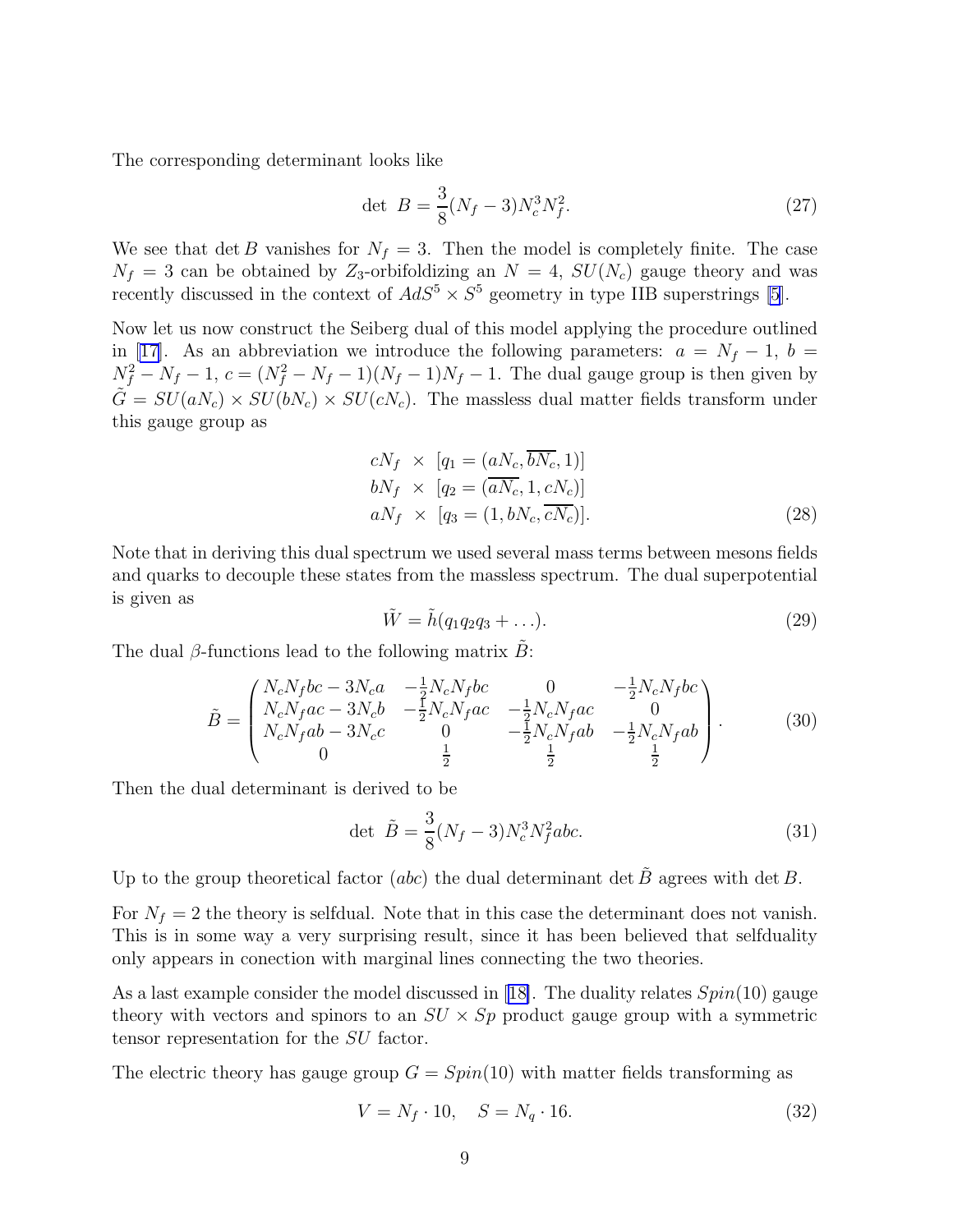The dual theory has  $G = SU(\tilde{N_c} = N_f + 2N_q - 7) \times Sp(2N_q - 2)$  gauge group and matter fields transforming as

$$
q = N_f \cdot (\Box, 1), \quad q' = 2 \cdot (\Box, \Box), \quad \bar{q} = (2N_q - 1) \cdot (\overline{\Box}, 1), \quad s = (\overline{\text{sym.}}, 1), \quad t = (2N_q - 2) \cdot (1, \Box),
$$

$$
M = (N_f + 1)N_f/2 \cdot (1, 1), \quad N = N_f(2N_q - 1) \cdot (1, 1) \tag{33}
$$

The dual theory has a superpotential given by

$$
\tilde{W} = \lambda_1 Mqsq + \lambda_2 Nq\bar{q} + \lambda_3 q'sq' + \lambda_4 \bar{q}q't \tag{34}
$$

In order to obtain a quadratic matrix  $B$  at the electric side we should consider a superpotential with two coupling constants, for example any of the following three

$$
W_1 = h_1 S^4 + h_2 S^2 V^3 \tag{35}
$$

$$
W_2 = h_1 S^2 V^5 + h_2 S^2 V^3 \tag{36}
$$

$$
W_3 = h_1 S^4 + h_2 S^2 V. \tag{37}
$$

According to the operator mapping of[[18\]](#page-12-0) the corresponding dual operators are

$$
\tilde{W}_1 = \tilde{h_1}t^2 + \tilde{h_2}q^{N_f - 3}q'^{2N_q - 4} \tag{38}
$$

$$
\tilde{W}_2 = \tilde{h_1} q^{N_f - 5} q^{'2N_q - 2} + \tilde{h_2} q^{N_f - 3} q^{'2N_q - 4} \tag{39}
$$

$$
\tilde{W}_3 = \tilde{h_1}t^2 + \tilde{h_2}N. \tag{40}
$$

Now it is easy to calculate the determinants on both sides, which are determinants of 3 by 3 matrices in the electric theory, while on the magnetic side we deal with 8 by 8 matrices.<sup>i</sup> We obtain

$$
\det B_1 = 6(-24 + 2N_f + 3N_q) \qquad \det \tilde{B}_1 = \frac{3}{16}(24 - 2N_f - 3N_q)\tilde{N}_c \tag{41}
$$

$$
\det B_2 = 6(8 - N_f) \qquad \det \tilde{B}_2 = \frac{3}{16}(N_f - 8)\tilde{N}_c \tag{42}
$$

$$
\det B_3 = 6(8 - N_q) \qquad \det \tilde{B}_3 = \frac{3}{16}(N_q - 8)\tilde{N}_c \tag{43}
$$

Note that the models are superconformal, but not completely finite for those values of  $N_f$ and  $N_q$  which lead to vanishing determinants det  $B_{1,2,3}.$ <sup>j</sup>

Another interesting case to consider is the decoupling of massive fields. Consider an arbitrary gauge theory with 2 kinds of fields, which we call Q and A. The superpotential is given by  $W = hQ A^p + mQ^2$ . We now will show that the determinat is the same (up

<sup>&</sup>lt;sup>*i*</sup>Note that we have included here the couplings  $\lambda_1$  and  $\lambda_2$  of the meson fields M and N.

<sup>&</sup>lt;sup>j</sup>One can obtain a completely finite  $SO(10)$  model with  $N_f = N_q = 8$  adding the superpotential  $W \sim SSV$  on the electric side. After some symmetry breaking also the magnetic dual of this model is supposed to be completely finite[[3](#page-11-0)].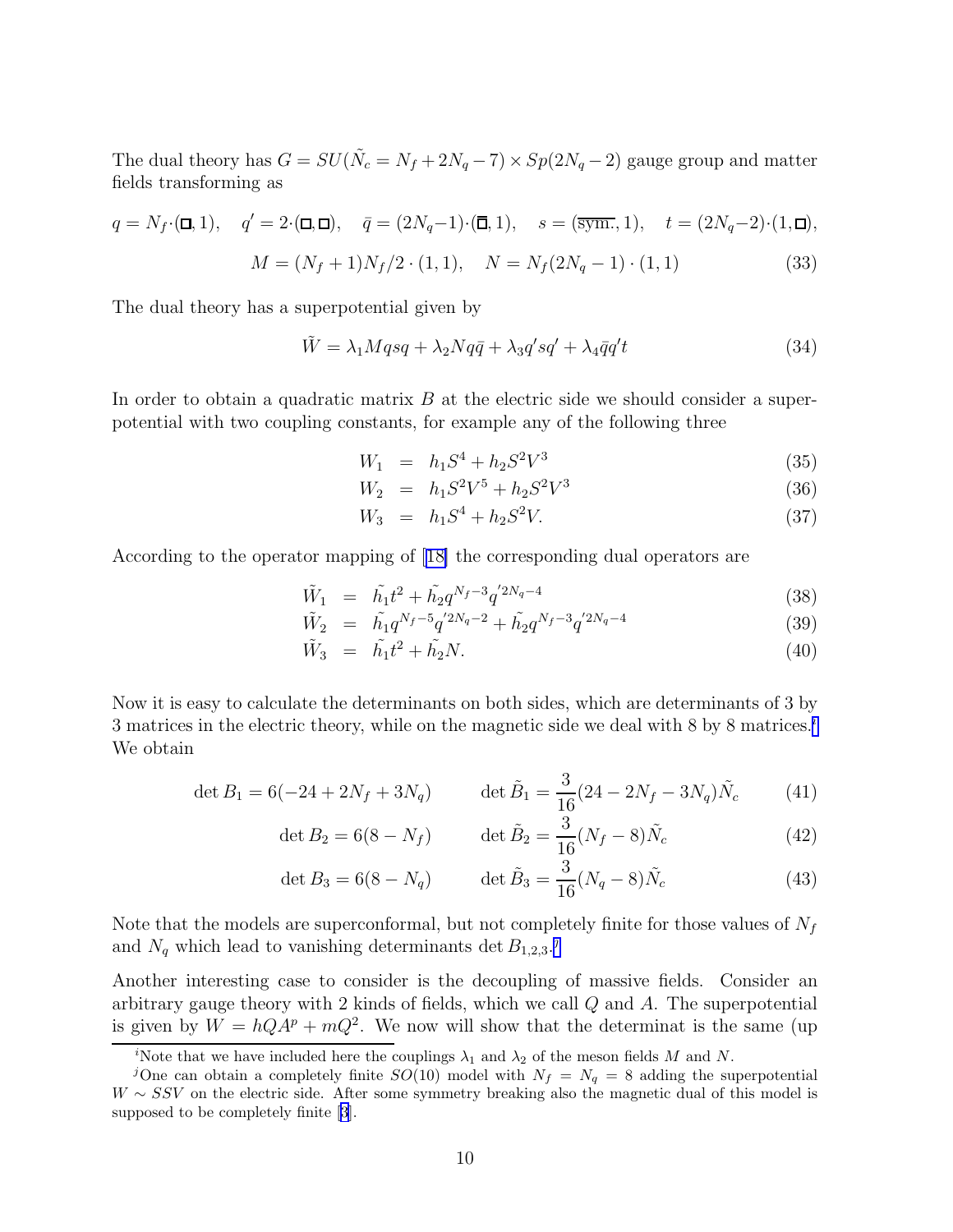<span id="page-10-0"></span>to a factor of 2) whether we keep the massive quark and the mass term or integrate it out, as it should be. The massive quark cannot affect the IR behaviour. This is another generalization of the results of Leigh and Strassler, who allready found that the existence of marginal operators (that is the zeros of the determinant) remain under integrating out massive fields.

Before integrating out the fields we have three couplings, the gauge coupling,  $h$  and  $m$ . The B matrix is hence given as

$$
B = \begin{pmatrix} C - \mu_Q - \mu_A & \mu_Q & \mu_A \\ p - 2 & 1/2 & p/2 \\ -1 & 1 & 0 \end{pmatrix}
$$
 (44)

where C is the contribution of the gauge fields to the 1-loop  $\beta$  function and the  $\mu_{O,A}$ denote the indeces of the representations of  $Q$  and  $A$ . With this one obtains

$$
\det B = -\frac{p}{2}C + \frac{3}{2}\mu_Q(p-1). \tag{45}
$$

After integrating out we are just left with the field A and an effective superpotential  $W = -\frac{h}{4m}A^{2p}$ , yielding the reduced matrix

$$
B = \begin{pmatrix} C - \mu_A & \mu_a \\ 2p - 3 & p \end{pmatrix}
$$
 (46)

and hence

$$
\det B = -pC + 3\mu_Q(p-1). \tag{47}
$$

## Acknowledgements:

G.Z. is on leave from the Physics Department, National Technical University, Zografou Campus, GR-15780 Athens, Greece. Work partially supported by the E.C. projects FMBI-CT96-1212; ERBFMRXCT960090 and the Greek projects, PENED95/1170;1981. The work of A.K. and D.L. is supported by the DFG.

## References

- [1] N. Seiberg, 'Electric-Magnetic Duality in Supersymmetric Non-Abelian Gauge Theories', Nucl. Phys. B435 (1995) 129, [hep-th/9411149.](http://arxiv.org/abs/hep-th/9411149)
- [2] R. Leigh and M. Strassler, 'Exactly Marginal Operators and Duality in Four Dimensional N=1 Supersymmetric Gauge Theory', *Nucl. Phys.* **B447** (1995) 95, [hep](http://arxiv.org/abs/hep-th/9503121)[th/9503121](http://arxiv.org/abs/hep-th/9503121);

M. Strassler, 'Manifolds of Fixed Points and Duality in Supersymmetric Gauge Theories', [hep-th/9602021](http://arxiv.org/abs/hep-th/9602021).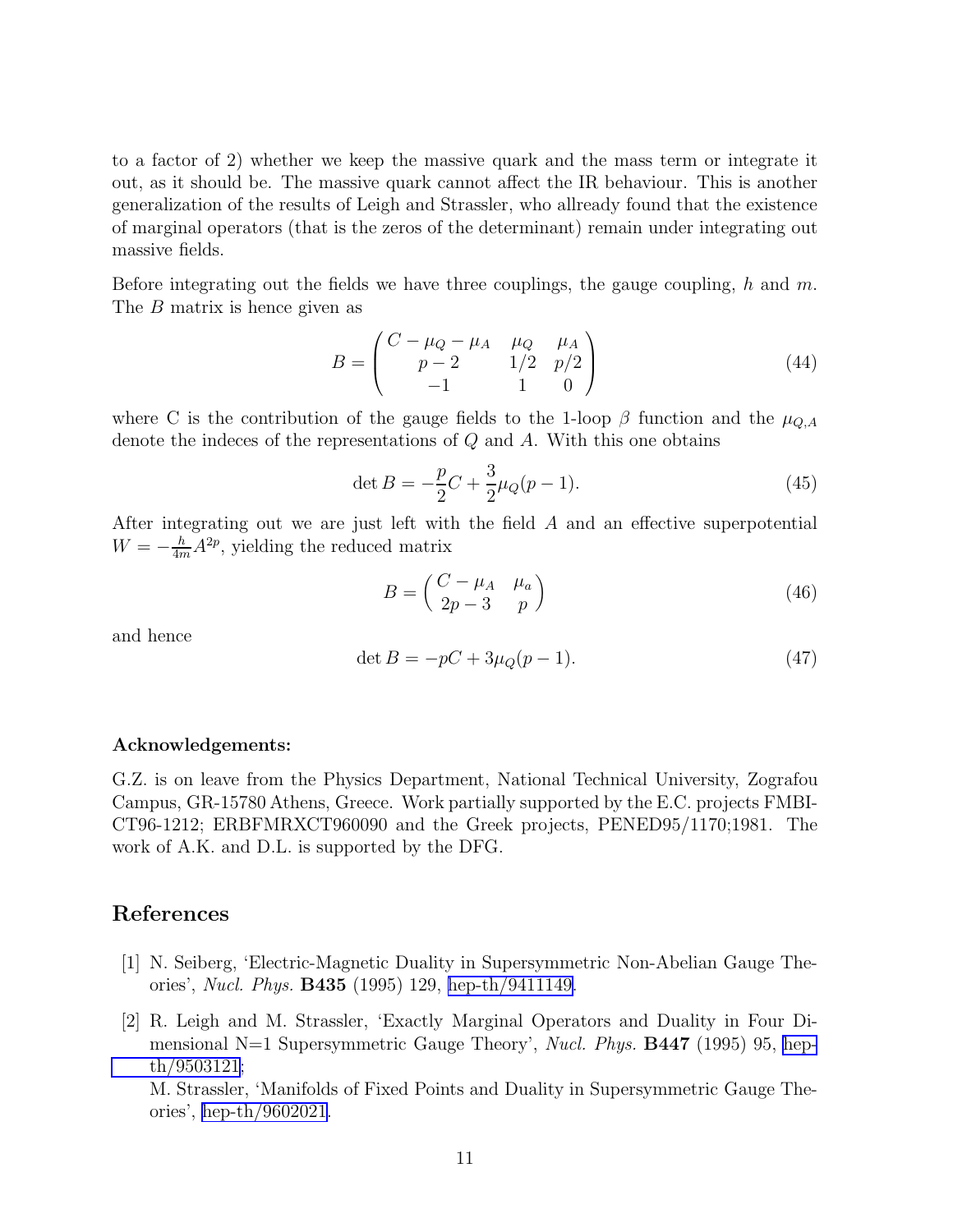- <span id="page-11-0"></span>[3] A. Karch, D. Lüst and G. Zoupanos, 'Dualities in all order finite  $N = 1$  gauge theories', [hep-th/9711157](http://arxiv.org/abs/hep-th/9711157).
- [4] D. Kapetanakis, M. Mondragón and G. Zoupanos, Zeit. f. Phys.  $C60$  (1993) 181; M. Mondragón and G. Zoupanos, Nucl. Phys. **B** (Proc. Suppl) **37C** (1995) 98; T.Kobayashi, J.Kubo, M.Mondragon and G.Zoupanos, Nucl. Phys. B511 (1998) 45, [hep-ph/9802280](http://arxiv.org/abs/hep-ph/9802280).
- [5] S. Kachru and E. Silverstein, '4d Conformal Field Theories and Strings on Orbifolds', [hep-th/9802183](http://arxiv.org/abs/hep-th/9802183); A. Lawrence, N. Nekrasov and C. Vafa, 'On Conformal Field Theories in Four Dimensions', [hep-th/9803015.](http://arxiv.org/abs/hep-th/9803015)
- [6] J. Maldacena, 'The large N limit of superconformal field theories and supergravity', [hep-th/9711200](http://arxiv.org/abs/hep-th/9711200).
- [7] L.E. Ibañez, 'A Chiral  $D = 4$ ,  $N = 1$  String Vacuum with a Finite Low Energy Effective Field Theory', [hep-th/9802103](http://arxiv.org/abs/hep-th/9802103).
- [8] A. Hanany and E. Witten, 'Type IIB Superstrings, BPS Monopoles, And Three-Dimensional Gauge Dynamics' Nucl.Phys. B492 (1997) 152, [hep-th/9611230.](http://arxiv.org/abs/hep-th/9611230)
- [9] A. Hanany, M. Strassler and A.M. Uranga, 'Finite Theories and Marginal Operators on the Brane', [hep-th/9803086](http://arxiv.org/abs/hep-th/9803086).
- [10] V.A. Novikov, M.A. Shifman, A.I. Vainshtein and V.I. Zakharov, Nucl. Phys. B229 (1983) 381; M.A. Shifman and A.I. Vainshtein, *Nucl. Phys.* **B277** (1986) 456, *Nucl. Phys.* **B359** (1991) 571.
- [11] C. Lucchesi, O. Piguet and K. Sibold, Helv. Phys. Acta 61 (1988) 321.
- [12] A.V. Ermushev, D.I. Kazakov and O.V. Tarasov, Nucl. Phys. **B281** (1987) 72; D.I. Kazakov, Mod. Phys. Let. A2 (1987) 663; Phys. Lett. B179 (1986) 352; D.I. Kazakov and I.N. Kondrashuk, Low-energy predictions of Susy GUTs: minimal versus finite model, preprint E2-91-393.
- [13] W. Zimmermann, Com. Math. Phys. 97 (1985) 211; R. Oehme and W. Zimmermann Com. Math. Phys. 97 (1985) 569; R. Oehme, K. Sibold and W. Zimmermann, Phys. Lett. B147 (1984) 117; B153 (1985) 142; R. Oehme, Prog. Theor. Phys. Suppl. 86 (1986) 215.
- [14] S. Ferrara and B. Zumino, Nucl. Phys. B79 (1974) 413; A.J. Parkes and P.C. West, Phys. Lett. B138 (1984) 99; Nucl. Phys. B256 (1985) 340; P. West, Phys. Lett. B137 (1984) 371;